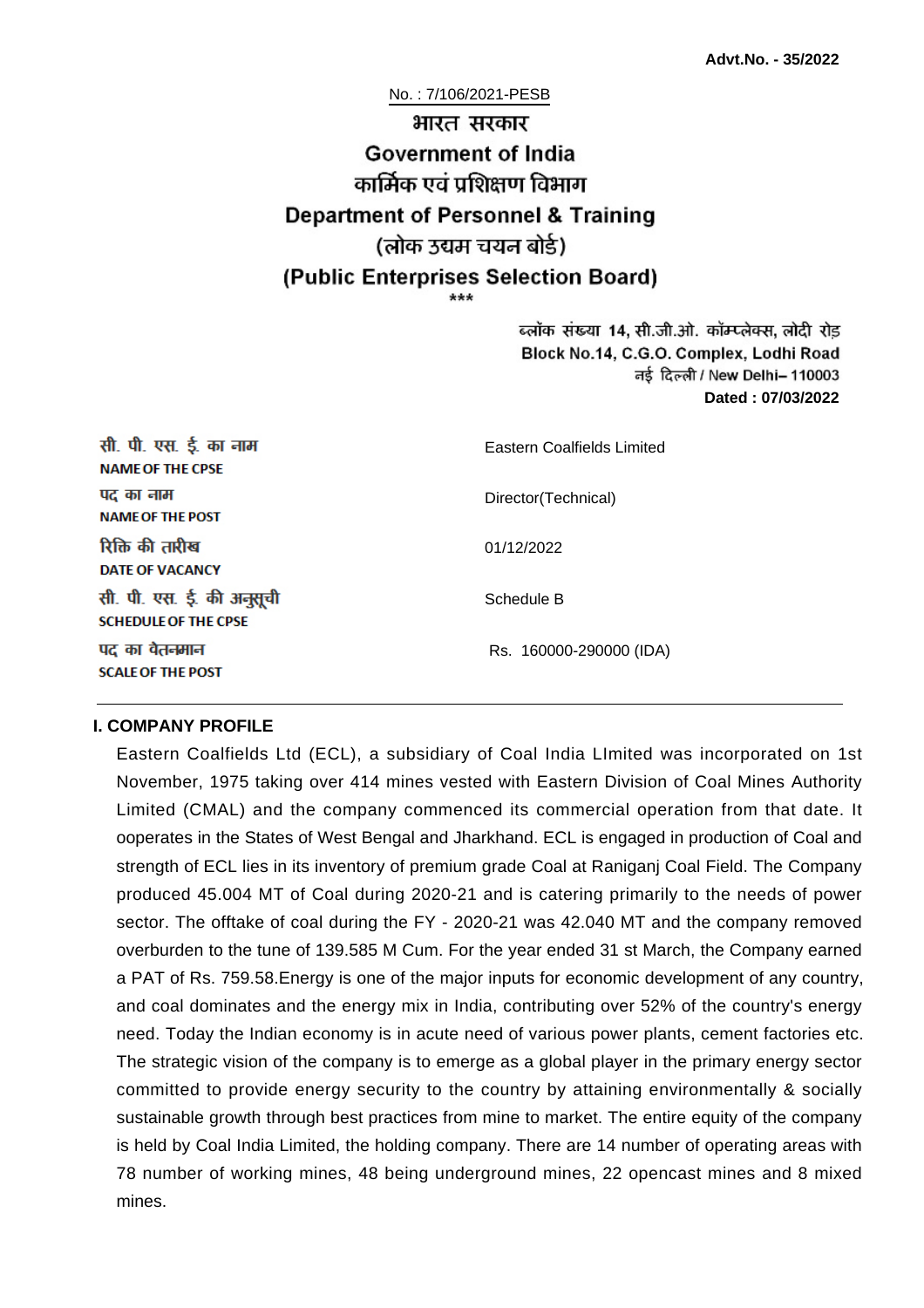ECL is a Schedule 'B' CPSE in Coal and Lignite sector with the administrative jurisdiction of Ministry of Coal.

Its Registered and Corporate office are at Burdwan, West Bengal.

The authorized and paid up share capital of the Company was Rs.4600 crores and Rs. 4269.42 crores respectively.

The company employed 53260 regular employees [Executives 1948, Non-executives 51312 as on 01.02.2022.

Percentage share of CIL in ECL: 100%

## **II. JOB DESCRIPTION AND RESPONSIBILITIES**

Director (Technical) is a member of the Board of Directors of ECL and reports to Chairman and Managing Director. He/She is responsible for operation of mines and also of field activities, technical functions and safety of mines.

### **III. ELIGIBILITY**

**1. AGE :** On the date of occurrence of vacancy (DOV)

| Age of superannuation 60 years |                                                                                                        |                |                                                                                             |
|--------------------------------|--------------------------------------------------------------------------------------------------------|----------------|---------------------------------------------------------------------------------------------|
| <b>Internal</b>                |                                                                                                        | <b>Others</b>  |                                                                                             |
| <b>Minimum</b>                 | <b>Maximum</b>                                                                                         | <b>Minimum</b> | <b>Maximum</b>                                                                              |
| 40                             | 2 years residual service as on<br>the date of vacancy w.r.t. the $\vert$ 40<br>date of superannuation. |                | 3 years residual service as on<br>the date of vacancy w.r.t. the<br>date of superannuation. |

## **2. EMPLOYMENT STATUS:**

The applicant must, on the date of application, as well as on the date of interview, be employed in a regular capacity – and **not** in a contractual/ad-hoc capacity – in one of the followings:-

(a) Central Public Sector Enterprise (CPSE) (including a full-time functional Director in the Board of a CPSE);

- (b) Central Government including the Armed Forces of the Union and All India Services;
- (c) State Public Sector Enterprise (SPSE) where the annual turnover is \***Rs 750 crore or more**;

(d) Private Sector in company where the annual turnover is **\*Rs 750 crore or more**. **Preference would be given to candidates from listed Companies.** 

(\* The average audited annual turnover of three financial years preceding the calendar year in which the post is advertised shall be considered for applying the approved limits)

## **3. QUALIFICATION:**

The applicant should be a qualified Mining Engineer and holder of 1st class certificate of competency under the Indian Mines Act.

## **4. EXPERIENCE:**

The applicant should have at least five years cumulative experience/exposure during the last ten years in Mining Operations or Mine Planning at a senior management level in an organization of repute.

## **5. PAY SCALE:**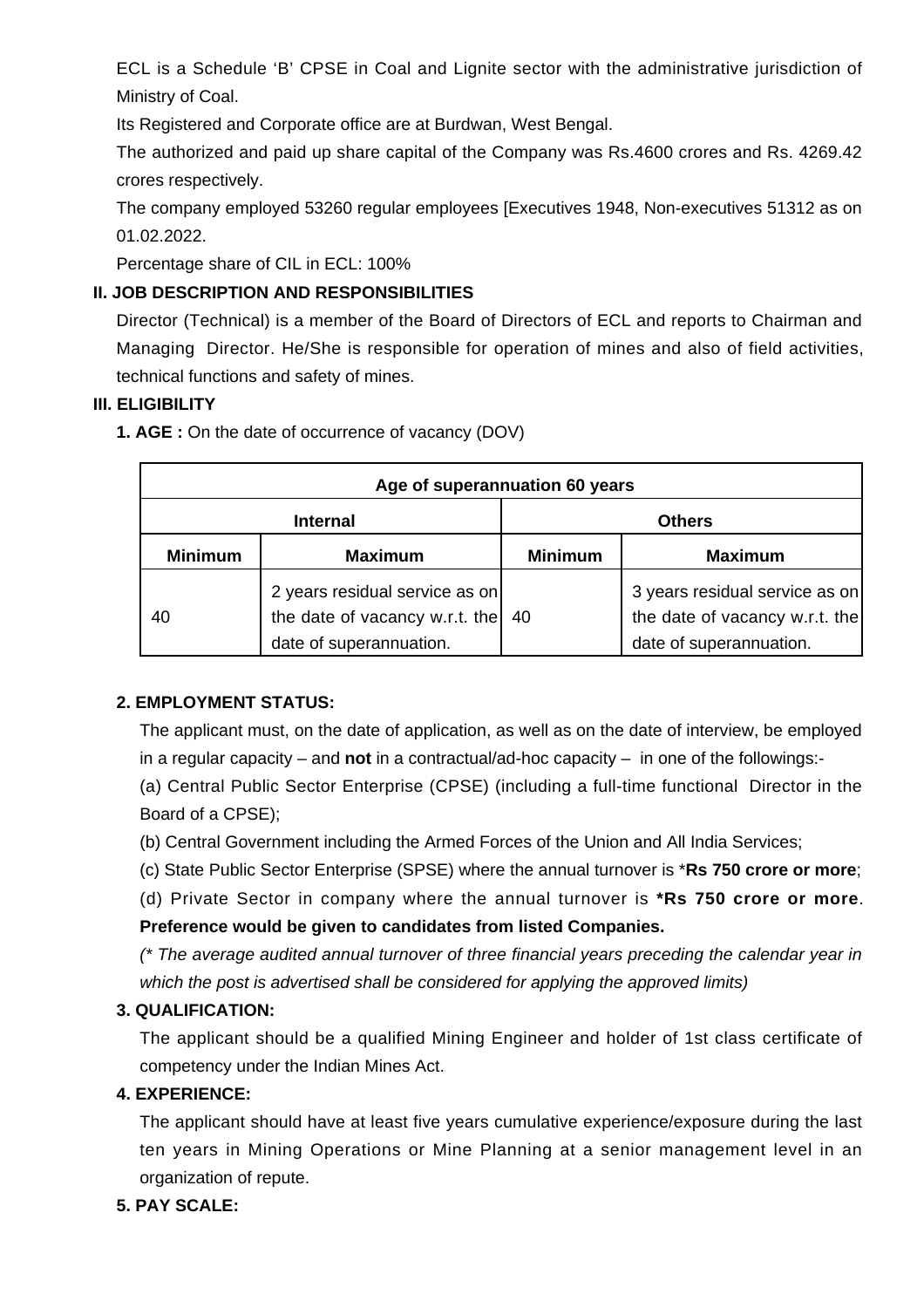#### **(a)Central Public Sector Enterprises-**

#### **Eligible Scale of Pay**

- (i) Rs. 6250-7475 (IDA) Pre 01/01/1992
- (ii) Rs. 8520-10050 (IDA) Post 01/01/1992
- (iii) Rs. 18500-23900 (IDA) Post 01/01/1997
- (iv) Rs. 43200-66000 (IDA) Post 01/01/2007
- (v) Rs. 100000-260000 (IDA) Post 01.01.2017
- (vi) Rs. 14300-18300 (CDA) Pre-revised
- (vii) Rs. 37400-67000 + GP 8700 (CDA)
- (viii) Rs. 123100-215900 (Level 13) CDA

The minimum length of service required in the eligible scale will be one year for internal candidates, and two years for others as on the date of vacancy.

**(b)**

**(i) Applicants from Central Government / All India Services** should be holding a post of the level of Director in Government of India or carrying equivalent scale of pay on the date of application.

**(ii) Applicants from the Armed forces of the Union** should be holding a post of the level of Brigadier in the Army or equivalent rank in Navy/Air Force on the date of application.

**(c)**

 **Applicants from State Public Sector Enterprises/ Private Sector** should be working at Board level position or at least a post of the level immediately below the Board level on the date of application.

### **6. CONDITION OF IMMEDIATE ABSORPTION FOR CENTRAL GOVERNMENT OFFICERS**

Central Government Officers, including those of the Armed Forces of the Union and the All India Services, will be eligible for consideration only on immediate absorption basis.

#### **IV. DURATION OF APPOINTMENT**

The appointment shall be for a period of five years from the date of joining or upto the date of superannuation or until further orders, whichever is earlier.

### **V. SUBMISSION OF APPLICATIONS**

### **All applicants should send their applications on-line only as per the format.**

1. The applicants should submit their applications through proper channel as follows:

(a) Government Officers, including those of the Armed Forces of the Union and All India Services: through Cadre Controlling authority;

- (b) CMDs/MDs/Functional Directors in CPSE: through the concerned Administrative Ministry;
- (c) Below Board level in CPSE: through the concerned CPSE;

(d) CMDs/MDs/Functional Directors in State PSE: through the concerned Administrative Secretary

and Cadre Controlling Authority, if any, of the State Government;

(e) Below Board level in SPSE: through the concerned SPSE.

(f) Private Sector: directly to the PESB.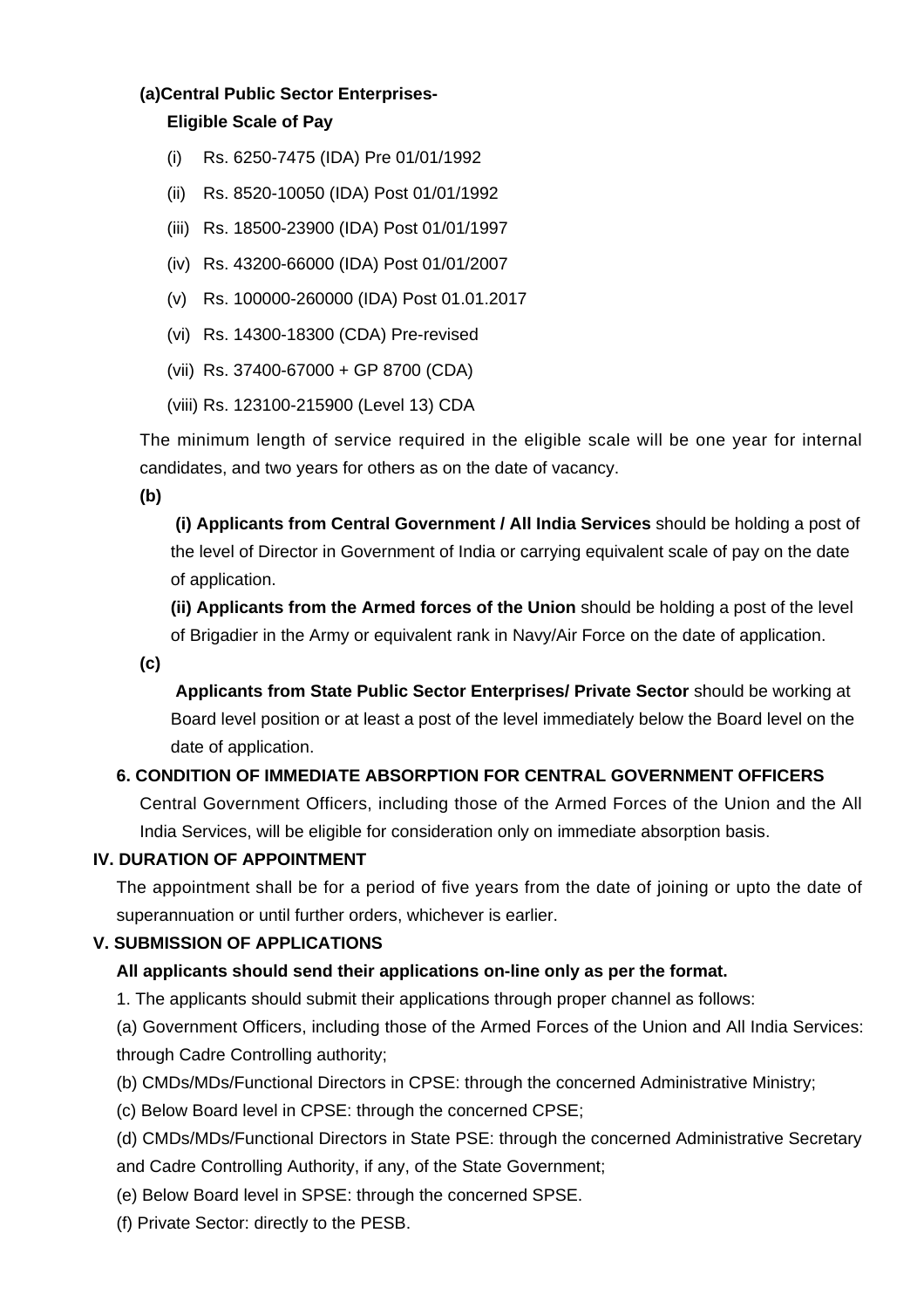2. Applicants from Private Sector must submit the following documents along with the application form:

(a) Annual Reports of the Company in which currently working for the 3 financial years preceding the calendar year in which the post is advertised **(please provide URL or attach/enclose);**

(b) Whether the company is listed or not; if yes, the documentary proof **(please provide URL or attach/enclose);**

(c) Evidence of working at Board level or at least a post of the level immediately below the Board level;

(d) Self-attested copies of documents in support of age and qualifications;

(e) The relevant Jobs handled in the past with details.

### **VI. UNDERTAKING BY THE APPLICANT**

An applicant has to give an undertaking as a part of the application that he/she will join the post, if selected. If an applicant does not give such undertaking, the application would be rejected.

# **1. For candidates from Central Government/Armed Forces of the Union/ All India Services**

(a) The appointment is on immediate absorption basis.

(b) If a candidate conveys his/her unwillingness to join after the interview is held, he/she would be debarred for a period of two years from the date of interview, for being considered for a Board level post in any CPSE.

(c) Further, if a candidate conveys his/her unwillingness to join after the issue of offer of appointment, he/she would be debarred for a period of two years from the date of offer of appointment for being considered for a Board level post in any CPSE.

### **2. For candidates from CPSE**

a. If a candidate conveys his/her unwillingness to join after the interview is held, he/she would be debarred for a period of two years from the date of interview, for being considered for a Board level post in any CPSE other than the one to which the candidate belongs.

b. Further, if a candidate conveys his/her unwillingness to join after the issue of offer of appointment, he/she would be debarred for a period of two years from the date of offer of appointment for being considered for a Board level post in any CPSE other than the one to which the candidate belongs.

### **3. For candidates from SPSE/ Private Sector**

a. If a candidate conveys his/her unwillingness to join after the interview is held, he/she would be debarred for a period of two years from the date of interview, for being considered for a Board level post in any CPSE.

b. Further, if a candidate conveys his/her unwillingness to join after the issue of offer of appointment, he/she would be debarred for a period of two years from the date of offer of appointment for being considered for a Board level post in any CPSE.

**4.** In the above cases, no request for relaxation or otherwise would be entertained.

### **VII. THE APPLICANTS CAN EITHER**

(a) fill up the **Application Form online only** against this Job Description on the website of PESB http://pesb.gov.in/ and thereafter **forward it online**, as specified in para V(1);

Or